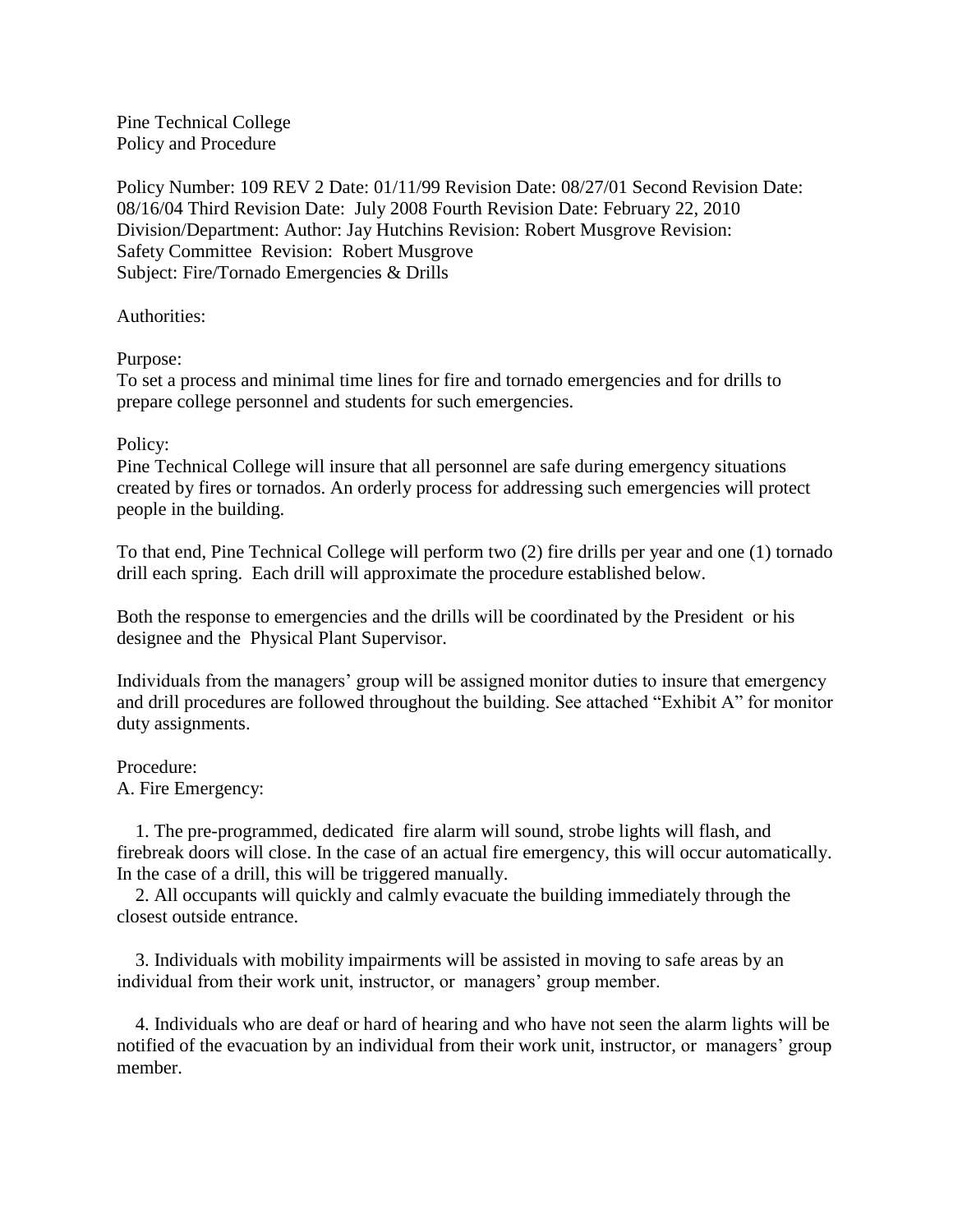5. The instructor/supervisor or last occupant leaving each room will close all doors and windows and shut off all lights.

 6. All occupants will move quickly and calmly to a site to the north, west or east of the college. The area to the south of the building should not be occupied to insure adequate room for emergency vehicles.

 7. Instructors should remain with their students and insure all students have been evacuated and/or are accounted for presently in the classroom.

 8. Day Care will evacuate to the east and congregate as a group in the park area to the east of the driveway.

 9. Managers and Supervisors will insure their office area is evacuated prior to leaving the building.

10. No personnel will be allowed to enter the building until the emergency is over.

 11. If it is determined that the event is a false alarm, the CAO, the President or the Physical Plant Supervisor will notify authorities by calling the 911 system.

 12. In the case of fire drills, the drill will be considered complete when the alarm is discontinued.

13. Occupants will return to their classroom and shop areas.

 14. To insure safety for all, instructors and managers will report deficiencies of the drill to the leadership team for corrections in the process.

B. Tornado Emergency

 1. In the event of unstable weather conditions favorable for the generation of tornados, the President or CAO will monitor weather emergency stations for notification of tornado warnings. If neither of those individuals is present, the chain of command policy will be followed.

 2. Upon notification of a tornado warning, the alert alarm will be triggered. The president, the CIO and the Physical Plant Supervisor will insure that the alert tones and patterns for a tornado alert are different and distinct from those for a fire alert.

3. In the case of a drill or an actual tornado alert, a pre-recorded message will be played over the building public address system. The president and the CIO will script these messages,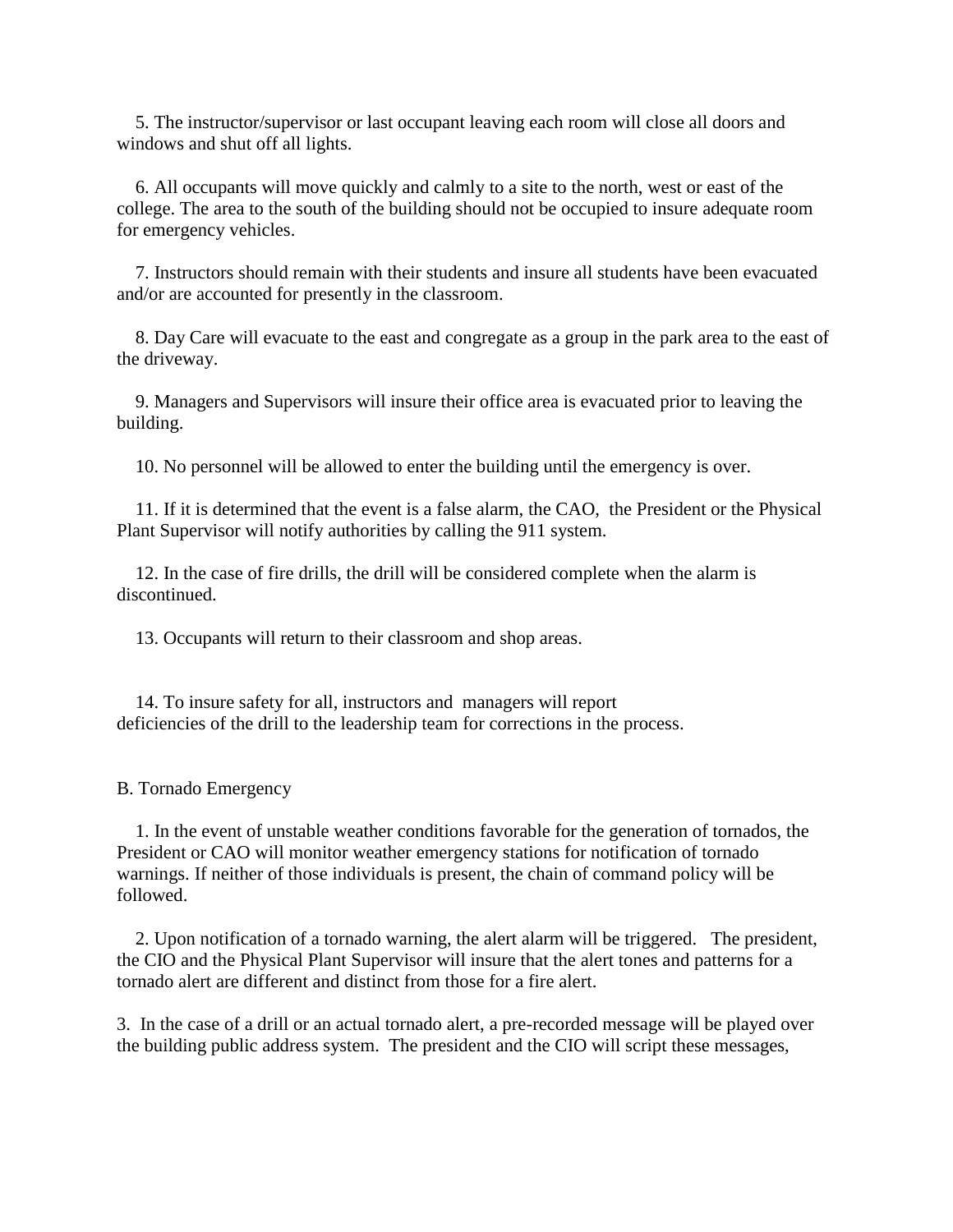4. All building occupants will quickly and calmly move to an interior hallway away from all outside doors and all windows. Individuals with mobility impairments will be assisted in moving into safe areas. Individuals who are hearing-impaired will be notified by an individual from their work unit, instructor, or managers' group member.

 5. Occupants should sit with their backs to a wall and place their heads down between their knees.

 6. Day care children will be moved to the inside hallway and ramp west of the inside entrance of the day care.

 7. The emergency status will remain in effect until an "all clear" signal is given by the coordinator.

 8. In the case of a drill and to insure the safety of all, instructors and managers will report deficiencies of the drill to the leadership team for corrections in the process.

## C. Alert Systems:

 1. Fire: The fire alert system is preprogrammed and dedicated solely for use in warning of fires and fire emergencies. The panel is located in the Student Affairs area.

 2. Tornado: The tornado alert is separate from the fire alert system and accessible via the college phone system.

 3. Training: The president and the CIO will insure that managers are trained in the use and functions of the two systems.

## Responsibilities:

The president or the CAO will be responsible for insuring that the procedure for emergency response is followed and that fire and tornado drills are scheduled and performed, and will inform the Receptionist of a drill.

It is the responsibility of the college and all employees to provide for the safety of all students in case of actual disaster.

The Safety Committee will insure that maps and proper evacuation routes are posted in each room.

The president will assign drill monitors to insure each drill is performed promptly by all members of the college community.

The telephone system is automated to call 911 anytime the fire alarm system is activated. The system will be disarmed in the case of a planned drill.